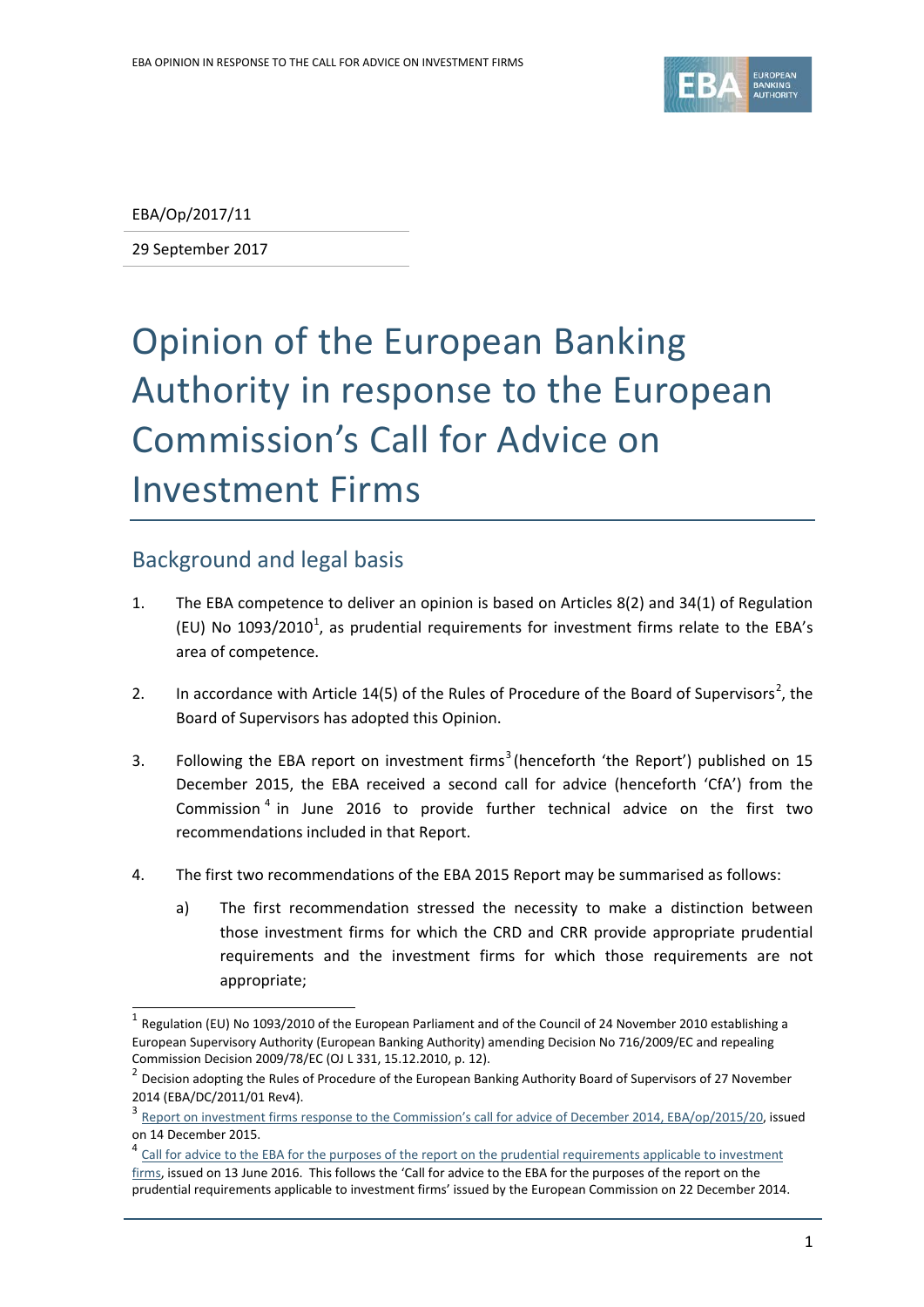

- b) The second recommendation proposed that a specific prudential regime should be designed for those investment firms for which the CRD and CRR would not be applicable.
- 5. In this regard, in the first part of its CfA the Commission sought advice on: a) the criteria to identify the class of investment firms for which the CRD and CRR would be applicable and b) the specific rules which should apply to them. The EBA provided its response to this part on 19 October 2016<sup>[5](#page-1-0)</sup>, recommending that Class 1 investment firms should be those identified as G-SII or O-SII in accordance with the current regulatory framework and should be subject to the full CRR and CRD. Nevertheless, the EBA acknowledged that the O-SII guidelines were designed and developed within a different regulatory framework, and that it was premature to conclude that they perfectly fit the purpose of the identification of investment firms in that class. Therefore, the EBA recommended that the suitability of the O-SII guidelines for the purpose of identifying the investment firms that should be subject to the full CRR and CRD is revised after the new prudential framework for investment firms is completed.
- 6. The second part of the Commission's CfA in June 2016 sought advice regarding the new prudential regime for Class 2 and Class 3 firms, and in particular on:
	- a) The criteria for identifying Class 2 and Class 3 firms;
	- b) The appropriate design and calibration of all the relevant aspects of the new prudential regime, which should include, but not necessarily be limited to, capital requirements;
	- c) The appropriate level of initial capital requirements;
	- d) The necessity of any liquidity requirements and the appropriate liquidity regime;
	- e) The impact of the proposed prudential regime;

- f) The suitability of the proposed prudential regime for specialised commodity derivatives firms and in case this is not possible an alternative new regime for these firms.
- 7. In addition, the Commission sought advice in relation to the application of the CRD and CRR remuneration requirements and corporate governance rules to the investment firm population, distinguishing, where relevant, between the proposed investment firm classes.
- 8. This document constitutes the EBA's response to the second part of the Commission's CfA.

<span id="page-1-0"></span>[Opinion on the First Part of the Call for Advice for investment firms, EBA-Op-2016-16,](https://www.eba.europa.eu/documents/10180/983359/EBA-Op-2015-20+Report+on+investment+firms.pdf) issued on 19 October 2016.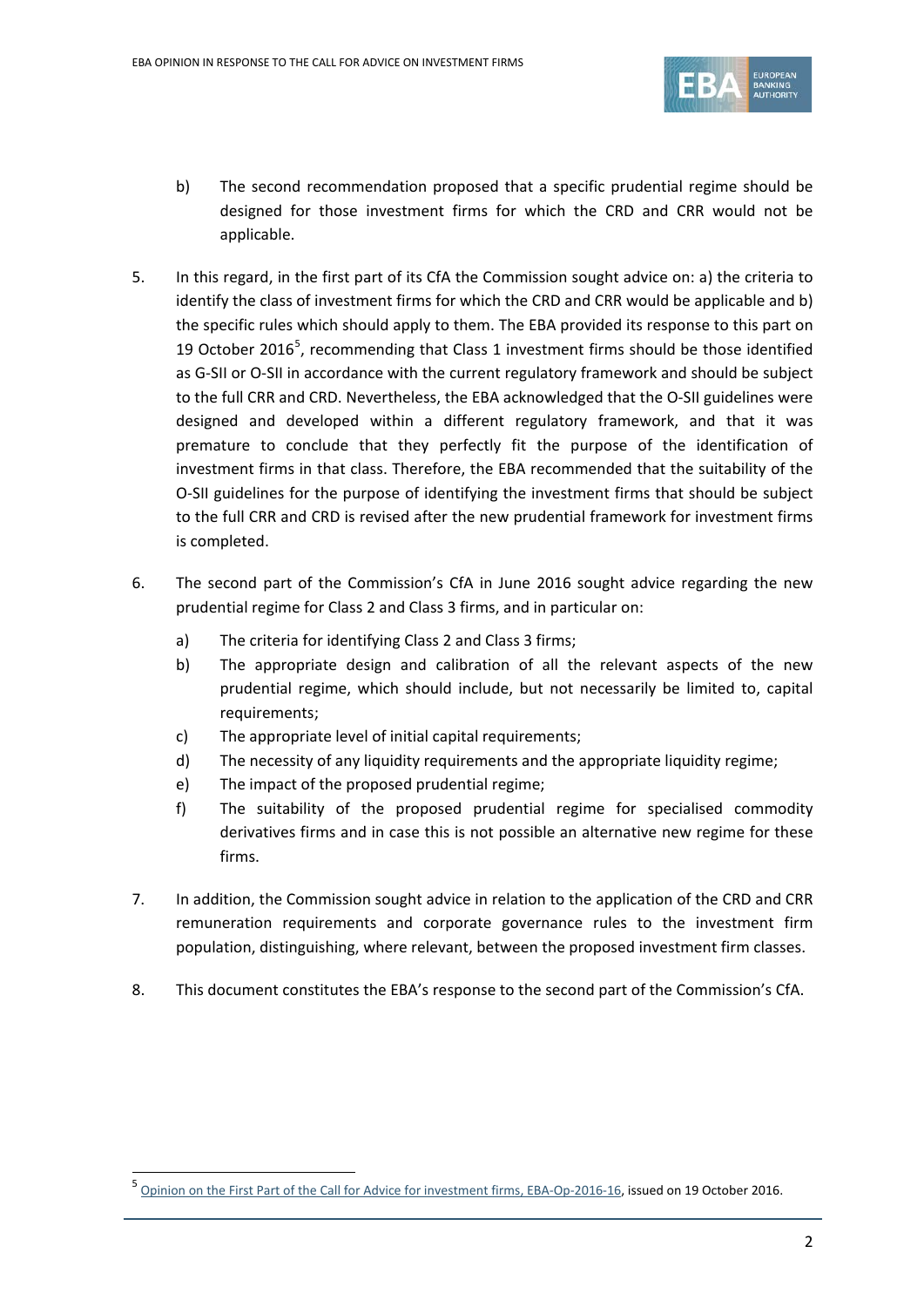

# Recommendations

# **General recommendations**

- Recommendation 1. It is recommended to develop a consolidated single rulebook, separate from the one applied to credit institutions, for all MiFID investment firms not falling in Class 1 based on the recommendations given in this Opinion.
- Recommendation 2. In order to ensure a stable transition to the new regime, the capital requirements on an individual and consolidated basis can be limited to twice the level of the capital requirements under the current regime for three years after the entry into force of the new regime. To make use of the transitional requirement, the investment firm must also calculate the capital requirements under the current regime. For firms previously subject only to the initial capital requirements, the capital requirements can be limited to twice the level of the current initial capital. For firms not previously subject to capital requirements, the capital requirements can be limited to twice the level of the fixed overheads requirement. After two years, the EBA stands ready to report to the Commission on the appropriateness, in particular the calibration, of the new regime, as part of the review referred to in Recommendation 62.

#### **Categorisation**

| Recommendation 3. |                                          |  | It is recommended to introduce a new categorisation of MiFID |  |  |  |  |  |  |
|-------------------|------------------------------------------|--|--------------------------------------------------------------|--|--|--|--|--|--|
|                   | investment firms distinguishing between: |  |                                                              |  |  |  |  |  |  |

- a) systemic investment firms or investment firms which are exposed to the same types of risks as credit institutions (Class 1) to which the full CRD/CRR requirements should be applied;
- b) other non-systemic investment firms (Class 2) above specific thresholds that should be subject to a more tailored prudential regime based on K-factors; and
- c) small and non-interconnected investment firms (Class 3) providing limited services in terms of number and size to which a very simple regime should be applied.
- Recommendation 4. In order to identify Class 1 firms<sup>[6](#page-2-0)</sup>, the EBA should develop dedicated Level 2 Regulatory Technical Standards in order to carry out such identification, taking into account the specificities of investment firms.
- Recommendation 5. All the investment firms that fulfil one or more of the following conditions ('categorisation thresholds') should be excluded from Class 3:

<span id="page-2-0"></span><sup>&</sup>lt;sup>6</sup> [Opinion of the European Banking Authority on the First Part of the Call for Advice on Investment Firms,](https://www.eba.europa.eu/documents/10180/1639033/Opinion+of+the+European+Banking+Authority+on+the+First+Part+of+the+Call+for+Advice+on+Investment+Firms+%28EBA-Op-2016-16%29.pdf) EBA-Op-2016-16, Recommendation 2, p. 3.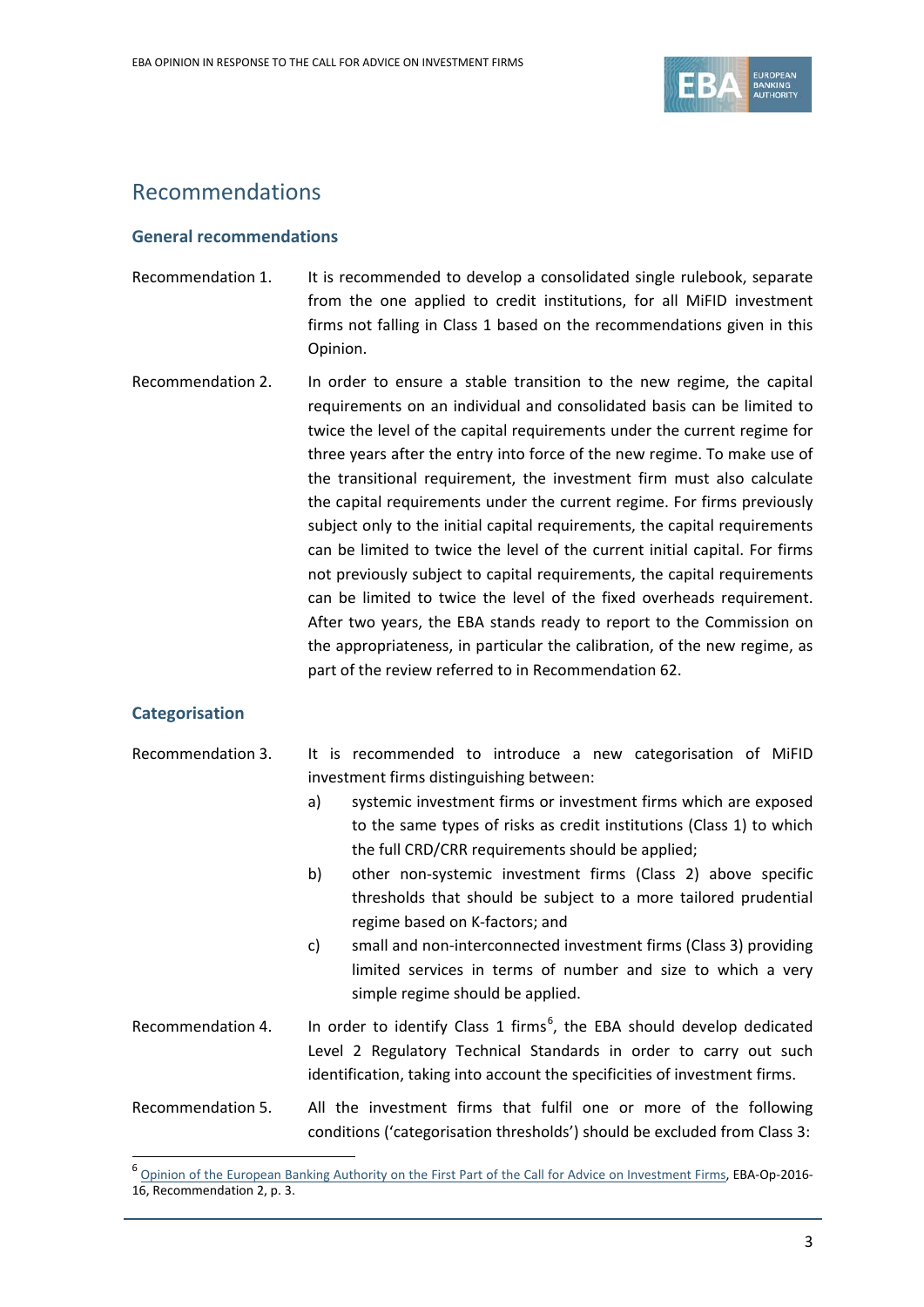

- a) K-AUM (for assets under management under both discretionary portfolio management and non-discretionary (advisory) arrangements) is higher than EUR 1.2 billion;
- b) K-COH (client order handled) is higher than EUR 100 million a day for cash trades and/or higher than EUR 1 billion a day for derivatives;
- c) K-ASA (for assets safeguarded and administered) is higher than zero;
- d) K-CMH (for client money held) is higher than zero;
- e) K-NPR or K-CMG, K-DTF, K-TCD are higher than zero;
- f) Balance sheet total is higher than EUR 100 million;
- g) Total gross revenues is higher than EUR 30 million;
- h) The thresholds under (a), (b), (f) and (g) should be applied on a combined basis for all investment firms that are part of the same group. The threshold under (c), (d) and (e) should be applied on a solo basis.
- Recommendation 6. All the investment firms that are not included in Class 1 or Class 3 should be categorised as Class 2 firms.
- Recommendation 7. All the investment firms should meet the prudential requirements on an ongoing basis. Investment firms should be reclassified to Class 2 immediately if one of the categorisation thresholds is exceeded, except for the K-AUM and K-COH where firms should be allowed three months from the date they exceed the categorisation thresholds before being reclassified to Class 2; however, a Class 2 firm should meet the criteria for being in Class 3 for at least six months before being re-categorised in Class 3.

#### **Consolidated supervision**

Recommendation 8. For the consolidated supervision of investment firm-only groups the following should be considered:

- a) A group should be considered an investment firm-only group if it does not include any credit institutions or Class 1 investment firms.
- b) The composition of entities that should be included within the scope of consolidated supervision of such a group should include all investment firms, financial institutions and any other prudentially regulated entity and should also include tied agents where they are owned by the investment firm.
- c) The parent company should always be subject to a group capital test to address situations of excessive leveraging risks and multiple gearing of capital. Such test should be developed based on the conditions required under Article 15 and 17 of the CRR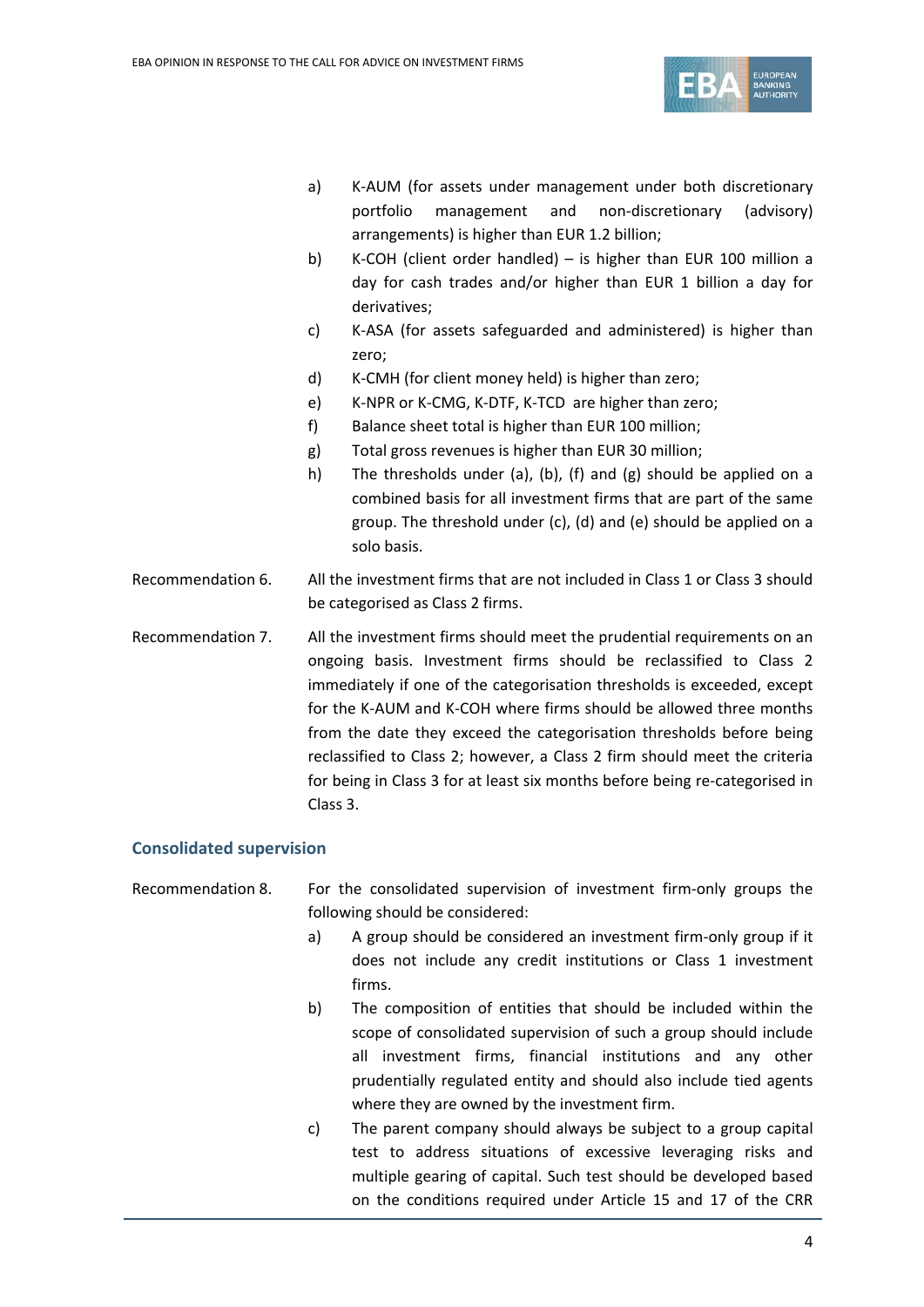

where this test is foreseen in form of derogation from consolidated supervision.

- d) The ultimate parent company in a Member State should be responsible for all the prudential requirements of the group at the consolidated level. In particular, it should have in place systems to monitor and control the sources of capital and funding of all regulated entities within the group; this should include the compliance with the liquidity requirements.
- Recommendation 9. Competent authorities should be granted the power to require the application of capital requirements on a consolidated basis to an investment firm-only group under certain conditions such as:
	- a) An investment firm-only group has deliberately structured itself into separate entities so that each individual investment firm in the group would fall underneath the categorisation thresholds and so avoid the application of the capital requirements based on K-factors on a solo basis;
	- b) The individual investment firms are inter-connected in their operations and would otherwise be subject to the capital requirements under the K-factor formula in a very material way if the relevant metrics are measured on an aggregated basis;
	- c) The group consists of multiple investment firms that deal on own account or execute customers' orders on their own name, which are so inter-connected in terms of their risk management that it is more appropriate to consider the application of the K-factors on a consolidated basis.
- Recommendation 10. All investment firms part of a group containing a credit institution and/or a Class 1 investment firm should be subject to all of the following requirements:
	- a) If they are Class 2 or Class 3 firms, they should be subject to the new prudential regime for investment firms on a solo basis unless waived in accordance with a provision equivalent to Article 7 of the CRR; and
	- b) all the CRR requirements on a consolidated basis, as part of any obligations for consolidated supervision that fall upon institutions subject to the CRR;
	- c) the waiver referred to in point a) should only be applicable to Class 3 firms.
- Recommendation 11. Subject to the existence of centralised liquidity management functions, competent authorities may waive individual entities from liquidity requirements as long as the liquidity requirements are met at consolidated or sub-consolidated level. Concentration limits should apply at solo level.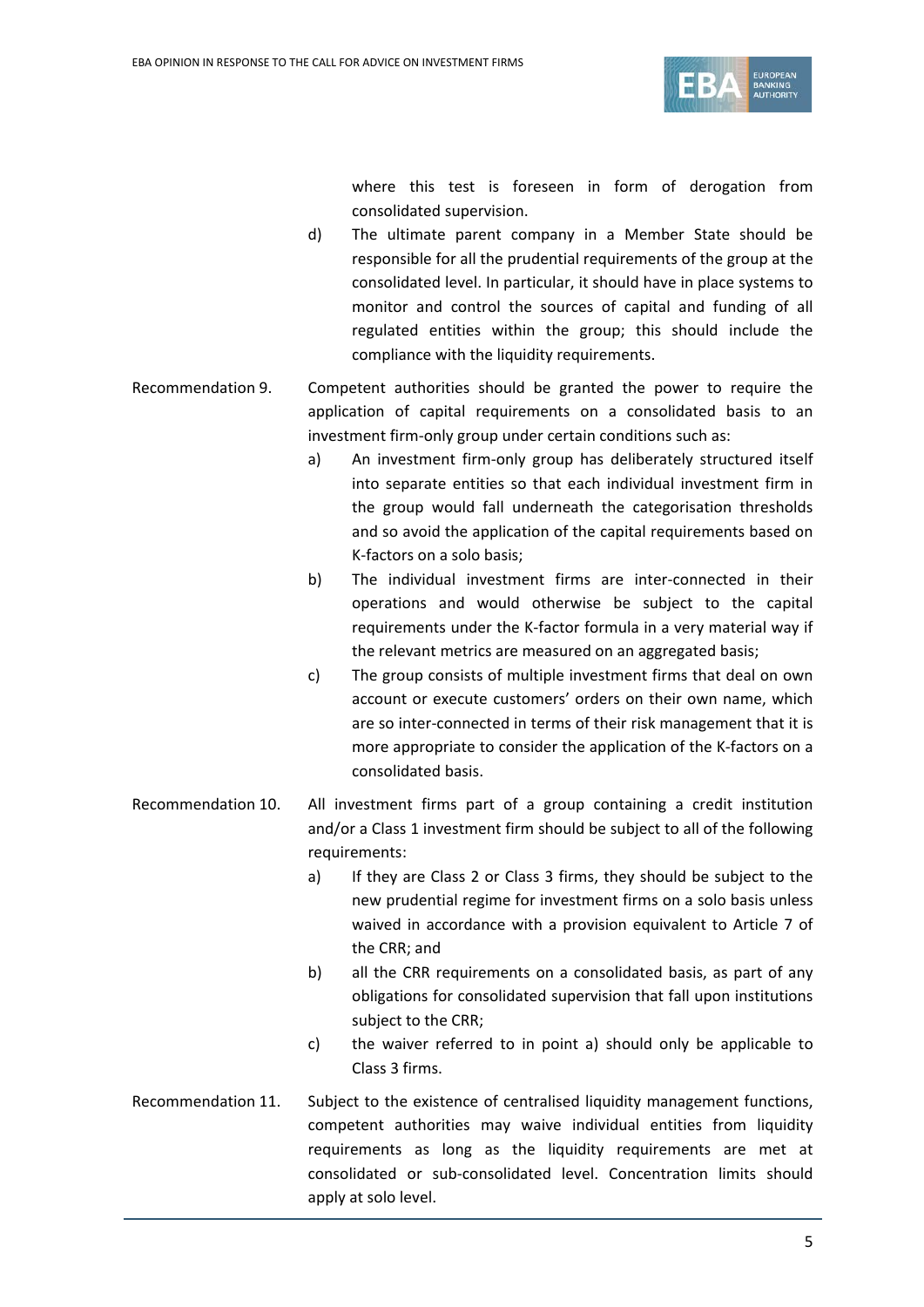

## **Capital definition and composition**

- Recommendation 12. The new prudential regime should identify only one single definition and composition of regulatory capital for all types of investment firms. The definition of the regulatory capital in the new prudential framework should be aligned to the one in the CRR for credit institutions including CET1, Additional Tier 1 and Tier 2 instruments as defined in Articles 25 to 71 of the CRR, while the composition should be adapted to the new framework.
- Recommendation 13. The following composition of capital should be eligible for meeting the capital requirements:
	- a) CET 1 should constitute at least 56% of capital requirements;
	- b) Additional Tier 1 is eligible up to 44% of capital requirements;
	- c) Tier 2 capital is eligible up to 25% of capital requirements.
- Recommendation 14. The use of prudential filters should be aligned to the treatment suggested in the EBA Opinion EBA/Op/2014/05 where it is recommended not to deviate from the prudential treatment which is currently applied at the international level for credit institutions and under the CRR and which consists in deducting from regulatory capital fair value gains and losses arising from the institution's own credit risk related to derivative liabilities.
- Recommendation 15. Investment firms should always be required to deduct the items referred to in Articles 37 to 47 of the CRR, in particular intangible assets and deferred tax assets, from regulatory capital. Such deductions should always be applied in full and should not be subject to any of the thresholds currently applied in the CRR. Non-significant holdings of capital instruments in financial sector entities should be exempted from such deductions if held for trading purposes; significant holdings of capital instruments in financial sector entities should always be deducted. Holdings of capital instruments in financial sector entities should not be deducted if those entities are included in the scope of the group capital test or of consolidated supervision.
- Recommendation 16. Taking into account that the legal form of MiFID investment firms is not prescribed under Union law, the new prudential regime should include a mechanism to recognise less common legal forms of investment firms, such as limited liability partnerships (LLPs), partnerships and soletraders. It is recommended that such mechanism is designed in a similar way to the one included in the CRR for the approval of CET1 instruments. This mechanism should ensure that the forms of capital available to such non-joint stock companies meet the principles of permanence and loss absorbency.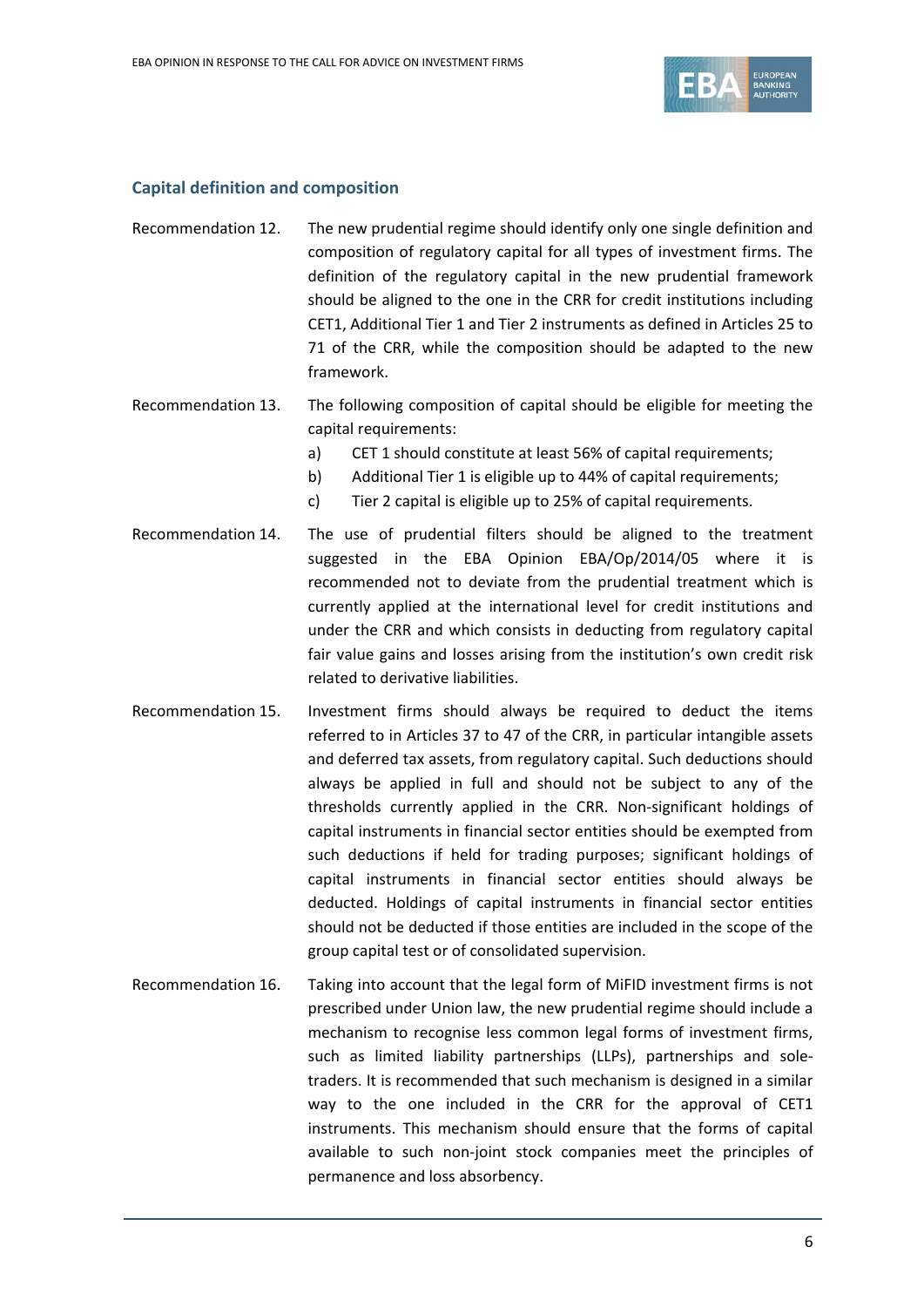

## **Capital requirements**

- Recommendation 17. It is recommended that the definition of capital used for the purposes of meeting the minimum levels required as a condition for initial authorisation of an investment firm under MiFID should be aligned with the definition of capital for the purposes of meeting the on-going capital adequacy requirements of investment firms (i.e., Permanent Minimum Capital, fixed overheads requirements and, where applicable, capital requirements under the K-factor formula).
- Recommendation 18. The new prudential regime for Class 2 and Class 3 investments firms should include provisions for the application of an Initial Capital Requirement (IC) for the authorisation phase; IC may be defined via Level 2 legislation and rely on MIFID list of investment services and activities in Annex 1 of MiFID.
- Recommendation 19. It is also recommended requiring that investment firms meet the Permanent Minimum Capital (PMC) requirements and the minimum level of Fixed Overheads Requirement (FOR) on an ongoing basis. PMC and FOR should be set as a minimum to the capital requirements for all investment firms.
- Recommendation 20. It is recommended setting the levels of IC for the authorisation of an investment firm to:
	- a) EUR 750 000 for firms that are authorised to provide one or more of the investment services and activities listed in points (3), (6), (8) and (9) of Section A of Annex I to Directive 2014/65/EU;
	- b) EUR 75 000 for firms that are not permitted to hold money or securities belonging to their clients and are authorised to provide one or more of the investment services and activities listed in points (1), (2), (4), (5) and (7) of Section A of Annex I to Directive 2014/65/EU;
	- c) EUR 150 000 for all the other investment firms.
- Recommendation 21. It is recommended setting the levels of PMC differentiating between classes:
	- a) EUR 5 million for Class 1 investment firms;
	- b) Equal to IC for all other investment firms.
- Recommendation 22. A transitional period should be envisaged to allow investment firms for which the IC is currently the binding capital requirement and are in Class 3 under the new regime to afford the new level of PMC and the FOR requirements, whichever will be applicable to them. Those investment firms should be required to comply with the capital requirements only after a transitional period of five years, in which the required level of capital increases by a fixed amount each year.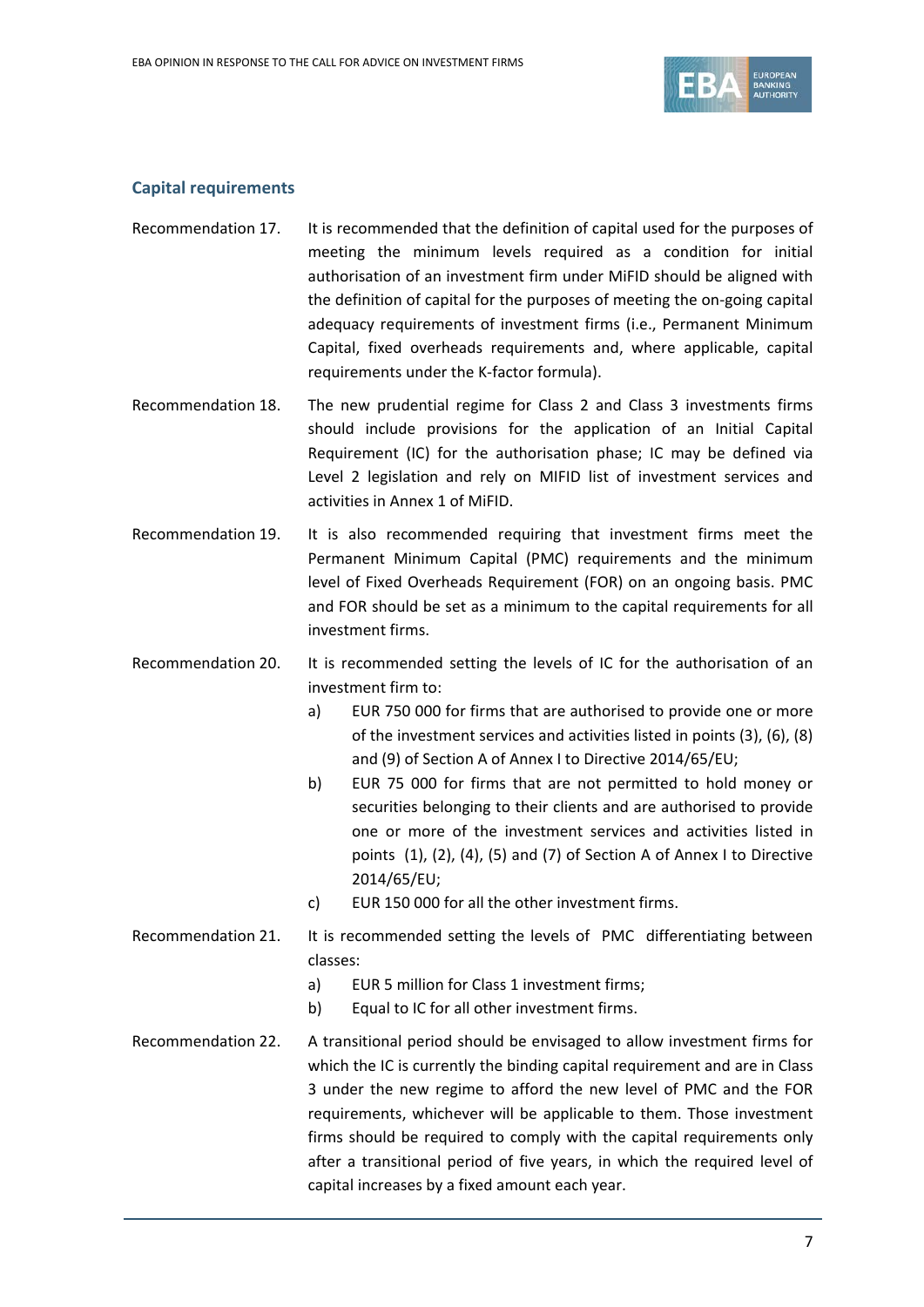

Recommendation 23. The FOR requirement should be set to at least at 25% of the fixed overheads of the previous year, calculated using the methodology in Delegated Regulation 488/2015. The consistency of the current methodology for the calculation of FOR should be reviewed in light of the new prudential regime.

# **K-factors methodology for the calculation of capital requirements**

- Recommendation 24. Investment firms in Class 2 should be subject to a minimum capital requirement equal to the higher of:
	- a) the Permanent Minimum Capital (PMC) requirement;
	- b) the Fixed Overheads Requirement (FOR);
	- c) the requirements based on the K-factor formula;
- Recommendation 25. Class 3 investment firms should be subject to a minimum capital requirement equal to the higher of:
	- a) the Permanent Minimum Capital (PMC) requirement;
	- b) the Fixed Overheads Requirement (FOR).
- Recommendation 26. The total capital requirements for Class 2 investment firms should be based on the following elements:
	- a) They should consider the potential risk that individual investment firms can pose to their customers (RtC);
	- b) They should consider the potential impact an investment firm can have on the markets in which it operates, should the firm fail or otherwise need to exit that market, in particular where a failure or exit leads to a sudden and/or a temporary dislocation in market access or market liquidity or a loss of market confidence (RtM);
	- c) Any risk to the firm itself (RtF).
- Recommendation 27. The new prudential regime should include all the following elements:
	- a) Specific capital requirements for the Risk to Customers (RtC), Risk to Market (RtM) and Risk to Firm (RtF), based on appropriate proxies (K-factors);
	- b) The formula for the calculation of the capital requirements that takes into consideration all those elements.
	- c) The following formula is recommended:

K-factors Capital Requirements = RtC + RtM + RtF.

Recommendation 28. The factors that are relevant to capture the risk to customers (K-factors for RtC) and their respective metrics are the following:

- a) K-AUM: amount of assets under management under both discretionary portfolio management and non-discretionary (advisory) arrangements;
- b) K-CMH: amount of client money held;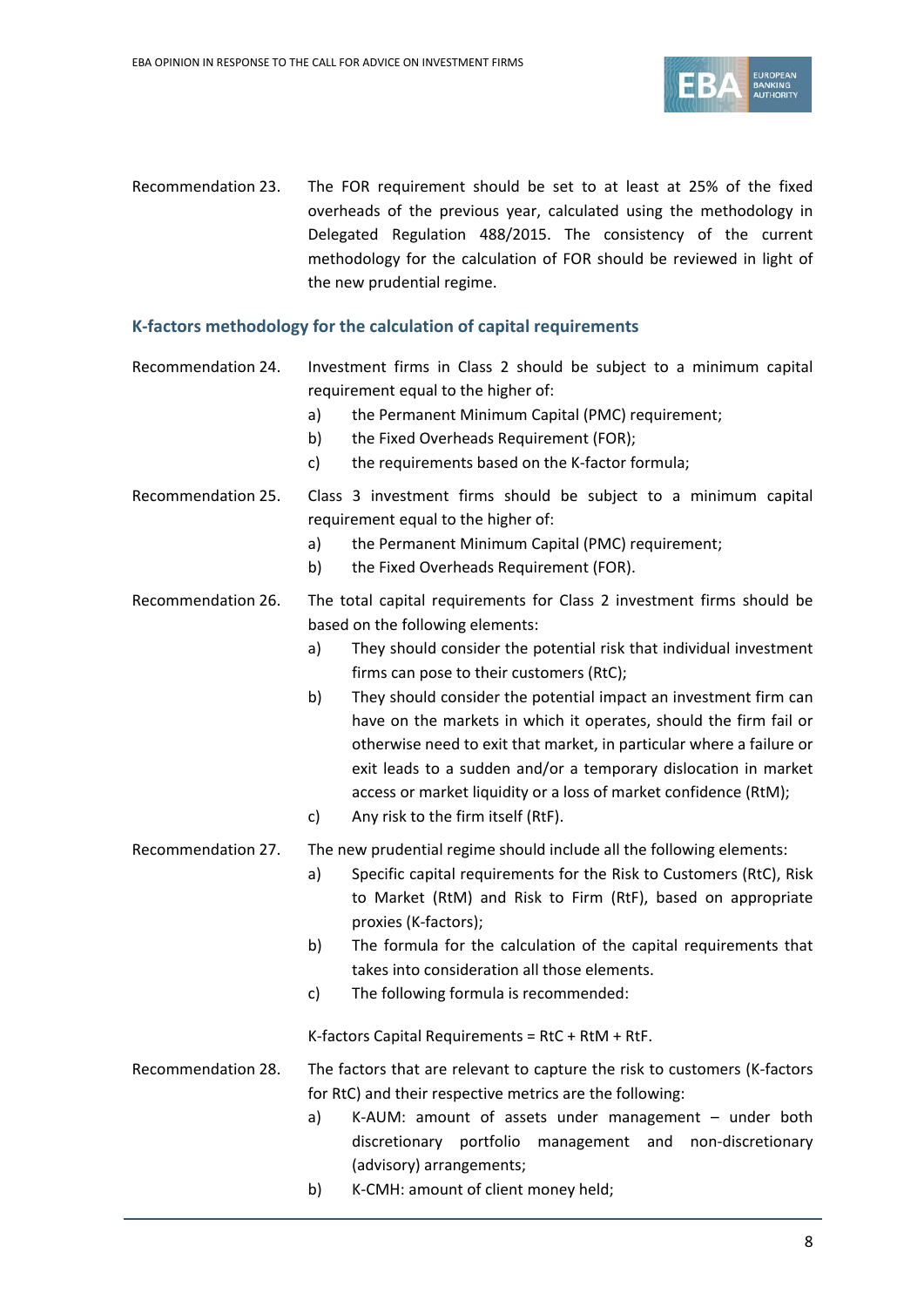

- c) K-ASA: amount of assets safeguarded and administered;
- d) K-COH: volume of customer orders handled (value of transactions of execution-only in name of client and reception and transmission of orders). The MTF/OTF operator should not count the operations of an MTF/OTF as K-COH. For cash trades value means the absolute gross settlement and for derivatives value means notional amount of trades executed.
- Recommendation 29. For K-CMH (client money held) it is recommended that a harmonised definition is provided making unequivocally clear that the K-CMH factor applies to investment firms that have control of money belonging to clients, regardless of the legal arrangements on asset segregation and irrespective of the accounting treatment under national law of client money held by an investment firm.
- Recommendation 30. For the calculation of the capital requirements for RtM, the new prudential regime should specify all the relevant factors and their calculation. It is recommended to calculate RtM as follows:
	- a) K-NPR: an RtM requirement for net position risk for investment firms, calculated on (net open) positions end-of-day, measured on the basis of the methodology for market risk under the European Commission's proposal for amending the CRR ('CRR II proposal')<sup>[7](#page-8-0)</sup>;
	- b) The K-NPR factor should be applied only to the trading book positions and the trading book definition should be aligned with the CRR II proposal;
	- c) The K-NPR factor should apply to underwriting positions held in the trading book and should be subject to similar requirements as set out in Article 345 of the CRR.
- Recommendation 31. For the calculation of the capital requirements for RtF, the new prudential regime should specify all the relevant factors and their calculation. The factors that are relevant to capture the risk to firm (Kfactors for RtF) and their respective metrics are the following:
	- a) K-TCD: a trading counterparty default requirement in order to capture the counterparty credit risk for investment firms that trade in their own name, calculated based on the simplified approach described in Section 5.7.2 of the Annex to this Opinion.
	- b) K-DTF: a daily trading flow (value of transactions where the firm is trading in their own name) requirement in order to capture the operational risk for investment firms with any trading activity,

<span id="page-8-0"></span><sup>&</sup>lt;sup>7</sup> European Commission, Proposal for a Regulation of the European Parliament and of the Council amending [Regulation \(EU\) No 575/2013 as regards the leverage ratio, the net stable funding ratio, requirements for](http://eur-lex.europa.eu/legal-content/EN/TXT/?uri=COM:2016:0850:FIN)  [own funds and eligible liabilities, counterparty credit risk, market risk, exposures to central counterparties,](http://eur-lex.europa.eu/legal-content/EN/TXT/?uri=COM:2016:0850:FIN)  [exposures to collective investment undertakings, large exposures, reporting and disclosure requirements](http://eur-lex.europa.eu/legal-content/EN/TXT/?uri=COM:2016:0850:FIN)  [and amending Regulation \(EU\) No 648/2012, 23.11.2016, COM\(2016\) 850 final](http://eur-lex.europa.eu/legal-content/EN/TXT/?uri=COM:2016:0850:FIN)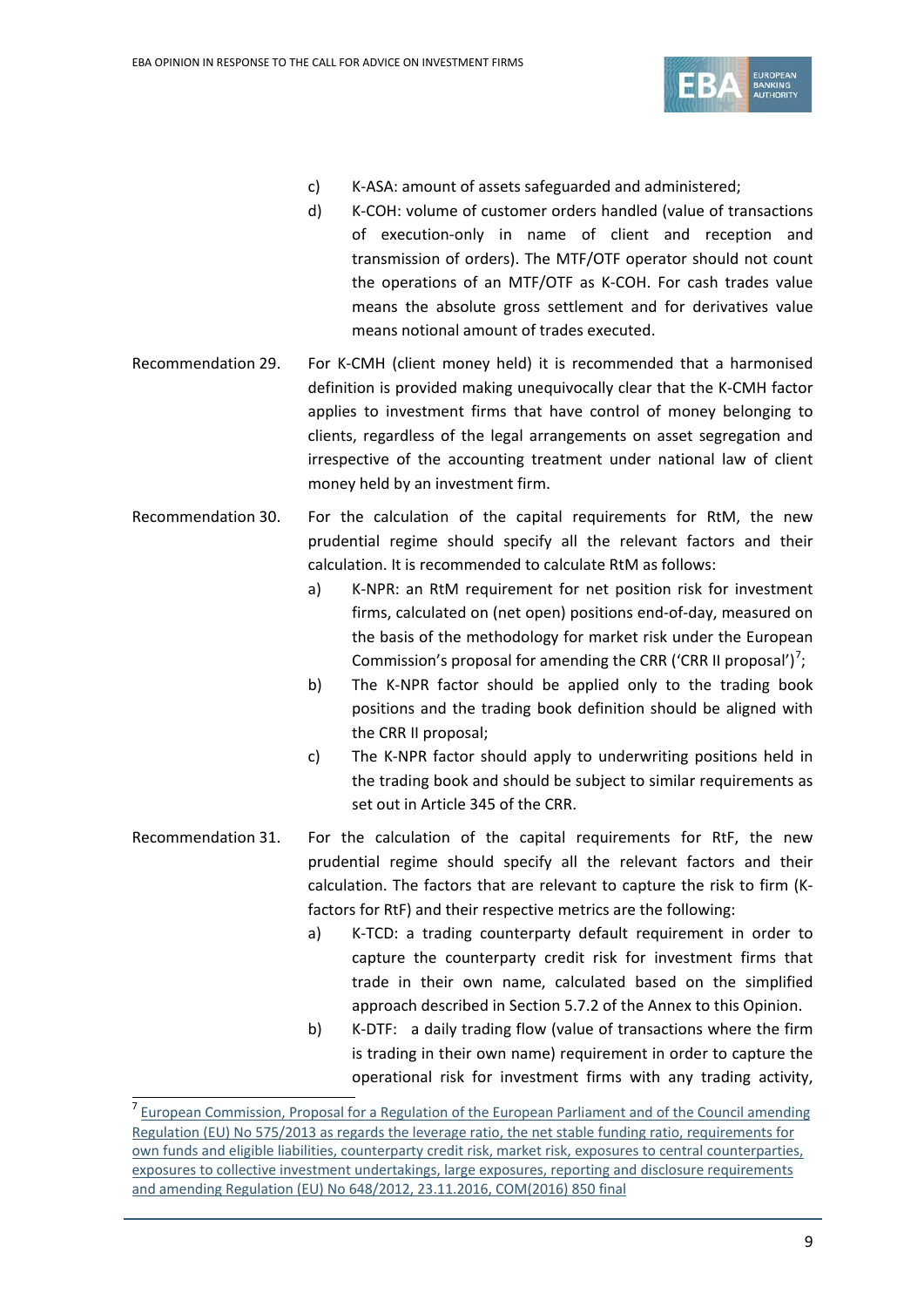

measured on the basis of the same methodology and calibration used for the RtC of K-COH. For cash trades 'value' means the absolute gross settlement and for derivatives 'value' means notional amount of trades either averaged or the highest reached over a period of time.

- c) K-CON: a concentration risk requirement in order to capture single name concentration for investment firms that trade in their own name, measured according to Recommendation 48.
- Recommendation 32. Specific characteristics of investment firms may justify the introduction of some adjustment in the calculation of K-NPR, such as removing the relative thresholds for using the Simplified Standardised Approach.
- Recommendation 33. A reduced sensitivities-based method is currently under consultation at BCBS<sup>[8](#page-9-0)</sup> and its appropriateness for investment firms should be reviewed after that proposal is finalised.
- Recommendation 34. It is recommended calculating the K-factors capital requirements using the following formula:

K-factors capital requirements = Sum  $a_i * K_i$ 

where  $K_i$  are the K-factors and the coefficients  $a_i$  are specified in the following table:

| <b>K-Factor</b>                                                                                                             | <b>Coefficient</b> |       |  |
|-----------------------------------------------------------------------------------------------------------------------------|--------------------|-------|--|
| Assets under management- under both<br>discretionary portfolio management and non-<br>discretionary (advisory) arrangements | 0.02%              |       |  |
| Client money held                                                                                                           | K-CMH              | 0.45% |  |
| Assets under safekeeping and administration                                                                                 | K-ASA              | 0.04% |  |
| Client orders handled                                                                                                       | K-COH cash trades  | 0.1%  |  |
|                                                                                                                             | K-COH derivatives  | 0.01% |  |
|                                                                                                                             | K-DTF cash trades  | 0.1%  |  |
| Daily trading flow                                                                                                          | K-DTF derivatives  | 0.01% |  |

Recommendation 35. Subject to the decision of the competent authority and provided that a number of conditions are met, RtM can (alternatively to Recommendation 30) be set as max(K-NPR, K-CMG). The metric for K-CMG (for clearing member guaranteed) would be the highest total intraday margin posted by the trading firm with the (general) clearing member in a previous period (e.g. the preceding three months). K-CMG could be used under the following conditions:

> a) The execution and settlement transactions of the trading firm take place under the responsibility of a (general) clearing member

<span id="page-9-0"></span><sup>8</sup> [Consultative Document Simplified alternative to the standardised approach to market risk capital requirements,](http://www.bis.org/bcbs/publ/d408.pdf) BCBS, June 2017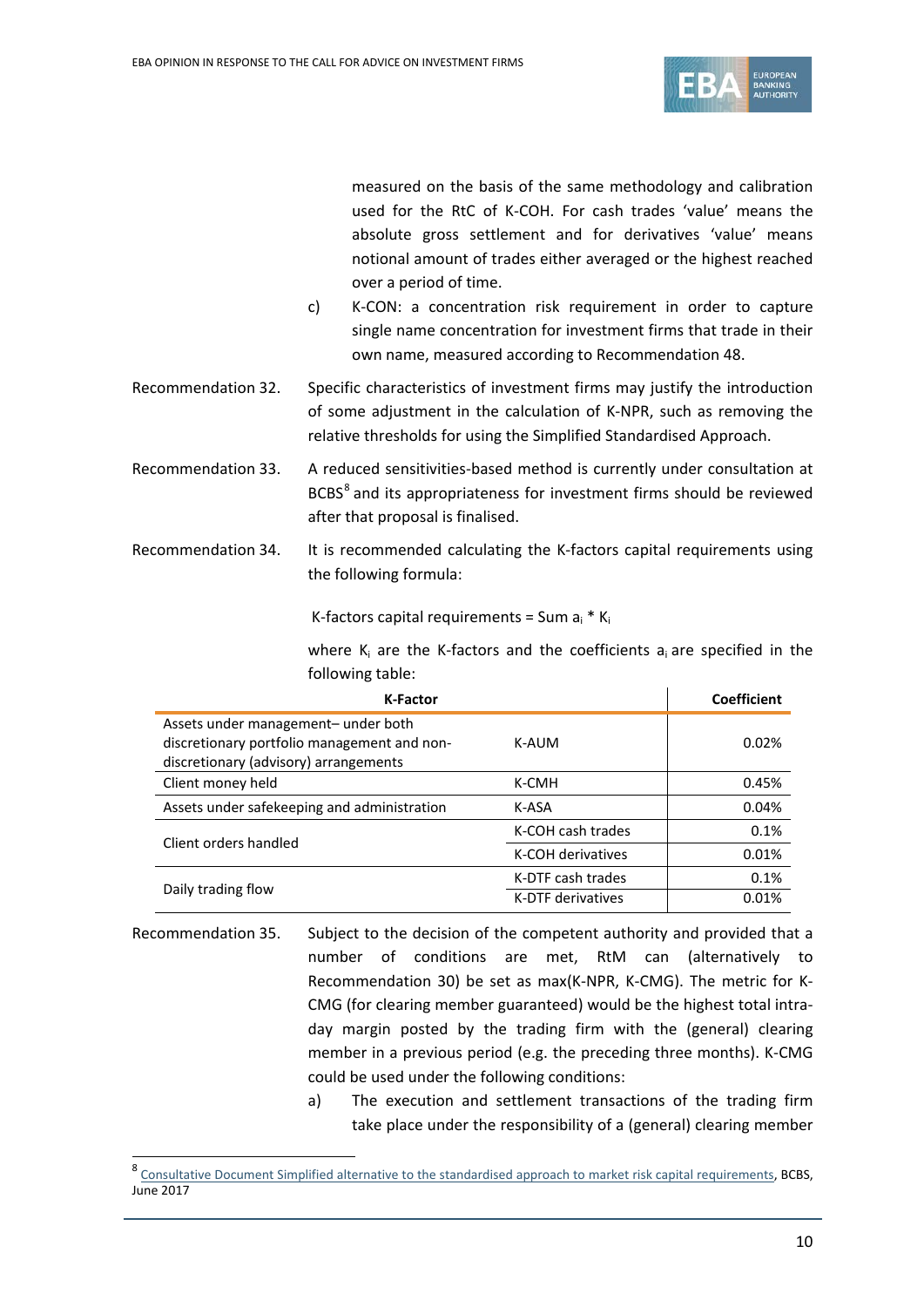

and are either guaranteed by that clearing member or are otherwise settled on a delivery-versus-payment basis;

- b) The trading firm is outside the scope of prudential consolidation of a banking group (i.e. the trading firm is not part of a banking group);
- c) The calculation of the margin posted by the trading firm with the (general) clearing member is based on an approved internal model, which is used for the regulatory capital calculations of this (general) clearing member; and
- d) The (general) clearing member is subject to full CRD and CRR (or  $$ if relevant – supervisory and regulatory arrangements of a third country that are at least equivalent).
- Recommendation 36. The new prudential regime should specify a 'smoothing mechanism' for the calculation of K-factors, in order to aid capital planning and avoid cliff effects. Such smoothing should be based on rolling averages and a deferral period between the date of calculation of capital requirements and the date of their application. The extent of such smoothing may vary by individual K-factor, according to the relative extent of volatility in the underlying metric and the relative degree of risk posed to customers or markets or to the firm itself.

# **Liquidity requirements**

- Recommendation 37. The application of the liquidity coverage requirements set out in Commission Delegated Regulation (EU) 2015/61 on LCR should be extended to all Class 1 investment firms. This recommendation should not be intended as applying also to the NSFR, because the design of the NSFR is still under development and, at this juncture, it is not possible to conclude whether its application is suitable for Class 1 investment firms or not.
- Recommendation 38. Class 2 and Class 3 investment firms should have internal rules and procedures that allow them to monitor, measure and manage exposures and liquidity needs to ensure the adequacy of liquidity resources.
- Recommendation 39. Class 2 and Class 3 investment firms should be required to hold an amount of liquid assets equal to one third of the FOR requirements.
- Recommendation 40. The liquid assets eligible to meet the liquidity requirements under the new prudential regime for investment firms should be aligned with the list of high quality liquid assets (HQLAs) of Level 1, 2A and 2B assets as set out in the Delegated Regulation on the Commission Delegated Regulation 2015/61 with regard to liquidity coverage requirement for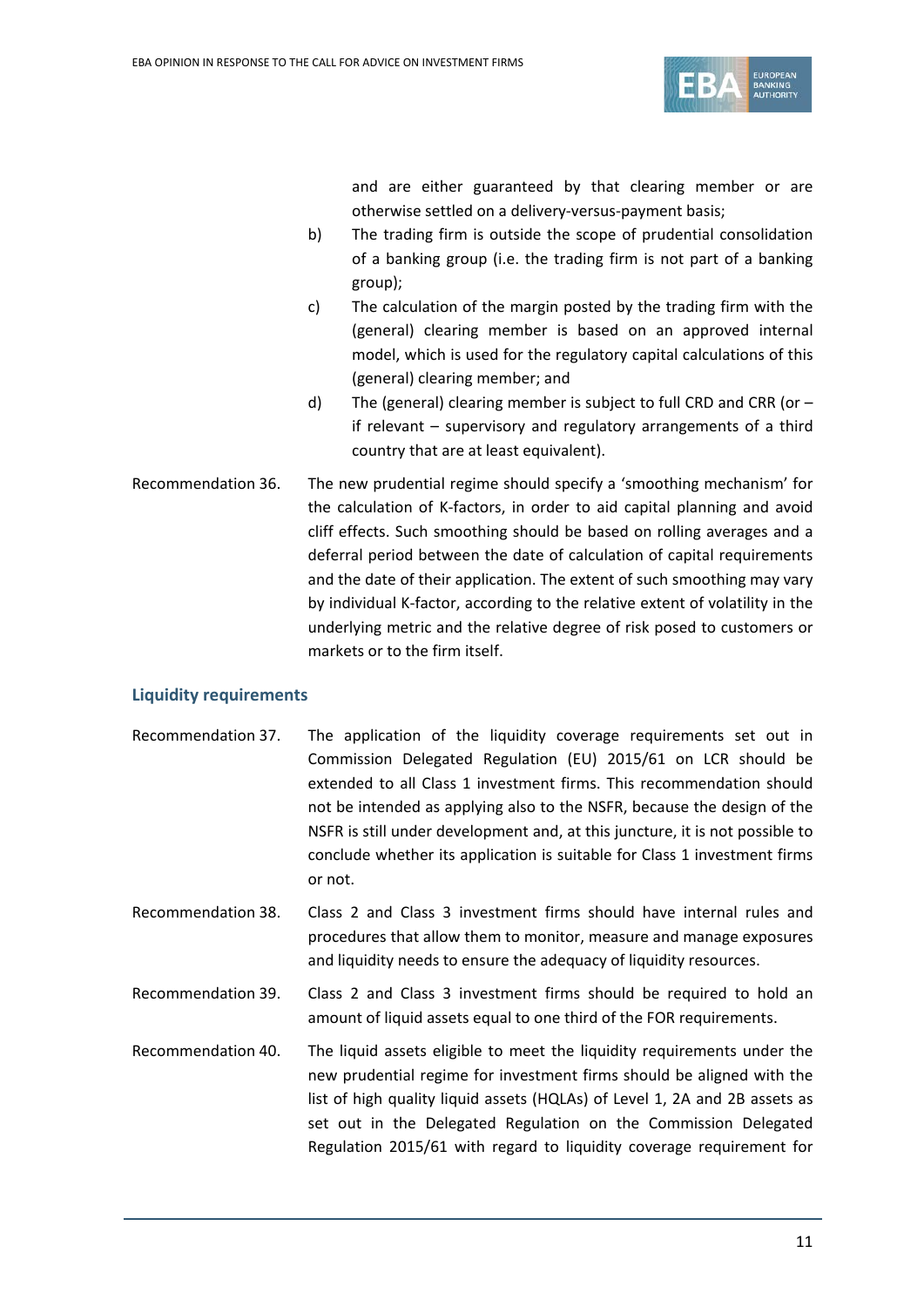

Credit Institutions ('LCR Delegated Regulation'),  $9$  supplemented by unencumbered cash resources of the firm (which cannot include any client money). There should be no limit regarding the composition of liquid assets to be held to meet the minimum liquidity requirements.

- Recommendation 41. Haircuts should be applied to the market value of assets held by investment firms for the purposes of meeting the minimum liquidity requirements. The level of haircuts should be aligned with the one prescribed in the LCR Delegated Regulation. Unencumbered own cash of the firm should receive a 0% haircut.
- Recommendation 42. The level of liquidity requirements should be adjusted by deducting from the amount of liquid assets held 1.6 percent of the total amount of guarantees provided to customers.
- Recommendation 43. For Class 3 firms, trade debtors and fees or commissions receivable within 30 days should be allowed to meet the minimum liquidity requirements, subject to the following conditions:
	- a) They may account up to one third of the minimum liquidity requirements;
	- b) They should not be allowed to meet any of the liquidity requirements above the level set at one third of FOR, such as additional liquidity requirements requested on a firm-specific basis (Pillar 2);
	- c) They should be subject to a haircut of 50%.
- Recommendation 44. During exceptional and unexpected circumstances, investment firms may monetarise their liquid assets to cover liquidity needs, even if such a use of liquid assets may result in the amount of liquid assets held falling below the minimum liquidity requirements. In such cases, investment firms should notify their competent authority immediately.

# **Concentration risk**

- Recommendation 45. The new prudential framework for investment firms should require all investment firms to identify, manage and monitor any concentration risk, including in respect of RtC.
- Recommendation 46. It is recommended that Class 2 investment firms report to competent authorities concentration risk, and in particular (where applicable) :
	- a) concentration risk associated with the default of counterparties for trading exposures, both on an individual counterparty and aggregate basis;

<span id="page-11-0"></span><sup>9</sup> [Commission Delegated Regulation \(EU\) 2015/61 of 10 October 2014 to supplement Regulation \(EU\) No 575/2013 with](http://eur-lex.europa.eu/legal-content/EN/TXT/PDF/?uri=CELEX:32015R0061&from=EN.)  [regard to liquidity coverage requirement for Credit Institutions,](http://eur-lex.europa.eu/legal-content/EN/TXT/PDF/?uri=CELEX:32015R0061&from=EN.) Articles 10 to 16.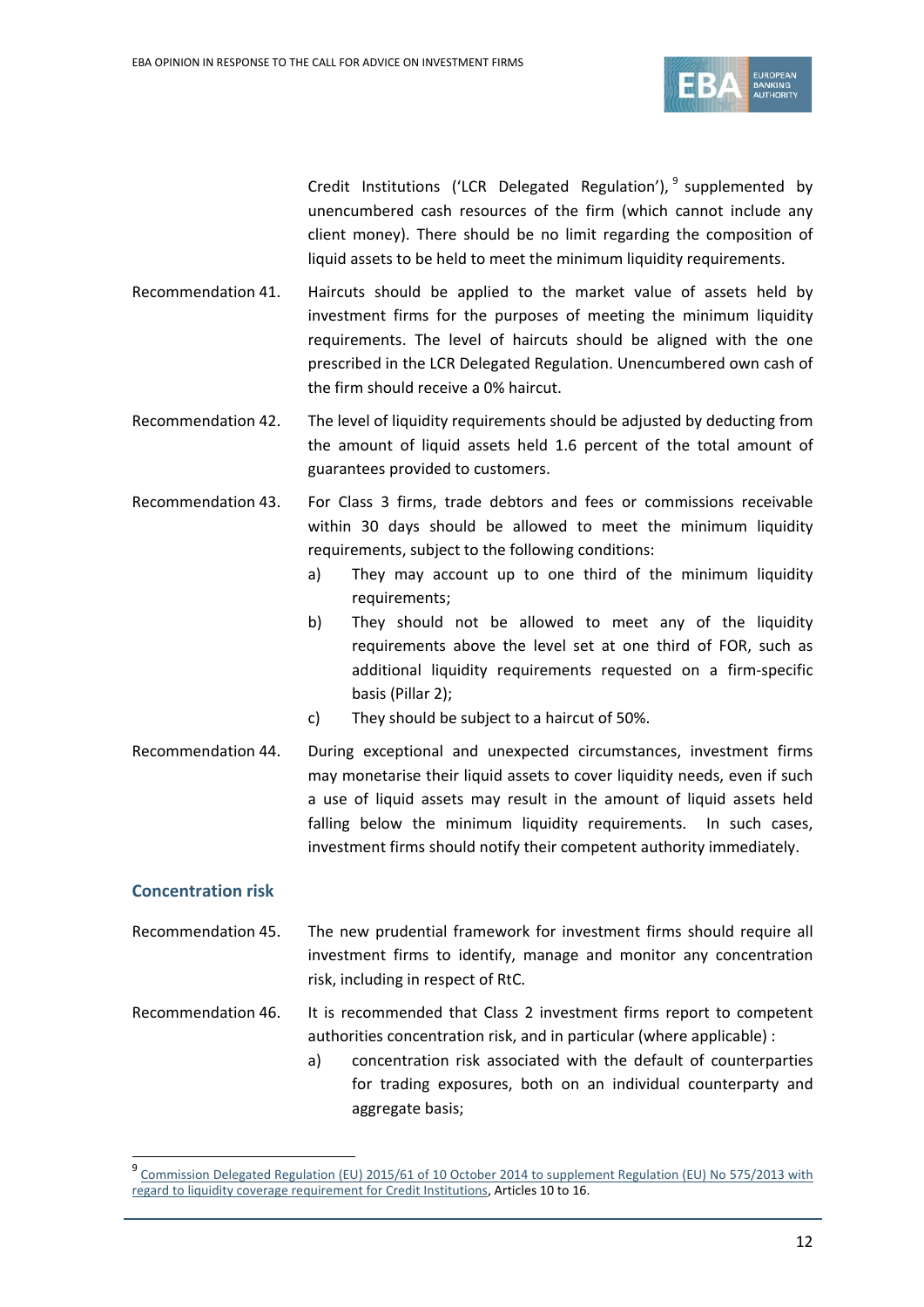

- b) concentration risk towards institutions where client money is held;
- c) concentration risk towards institutions where client securities are deposited;
- d) concentration risk towards institutions where the investment firm's own cash is deposited ; and
- e) concentration risk from earnings.
- Recommendation 47. Class 3 firms should not be subject to reporting requirements on concentration risk.

Recommendation 48. Class 2 firms with a trading book position or exposure that arises when the investment firm is dealing on its own account or trading in its own name when executing client orders should be subject to the following concentration risk requirements:

- a) The maximum exposure should be set to a limit equal to 25 percent of capital;
- b) Where the exposure is to a credit institution, an investment firm or a group including one or more credit institutions or investment firms the maximum exposure should not exceed 25 percent of capital or EUR 150 million, whichever is the higher, provided that the sum of exposure values to all connected clients that are not credit institutions or investment firms does not exceed 25 percent of capital. When the EUR 150 million limit is higher than 25 percent of capital the limit shall not exceed 100 percent of capital.
- c) The limits laid down in (a) and (b) may be exceeded if the additional capital requirements K-CON are met, which is calculated as a multiple of the amount of any K-NPR and K-TCD attributed to the relevant exposure and according to the relative size of the excess.

#### **Additional requirements on an individual firm basis (Pillar 2)**

- Recommendation 49. It is recommended to set out a requirement for investment firms to be also responsible for assessing the adequacy of the new minimum requirements to their own risk situation and for competent authorities to undertake individual firm-specific assessments (i.e. a proportionate Pillar 2 tool for investment firms). It is also recommended to provide competent authorities with appropriate supervisory powers and the possibility to take actions, notably the possibility to increase capital and liquidity requirements and limit concentration risk.
- Recommendation 50. It is recommended to pursue harmonization via Level 2 legal instruments addressed to competent authorities for the individual assessment of investment firms, including concentration risk, which are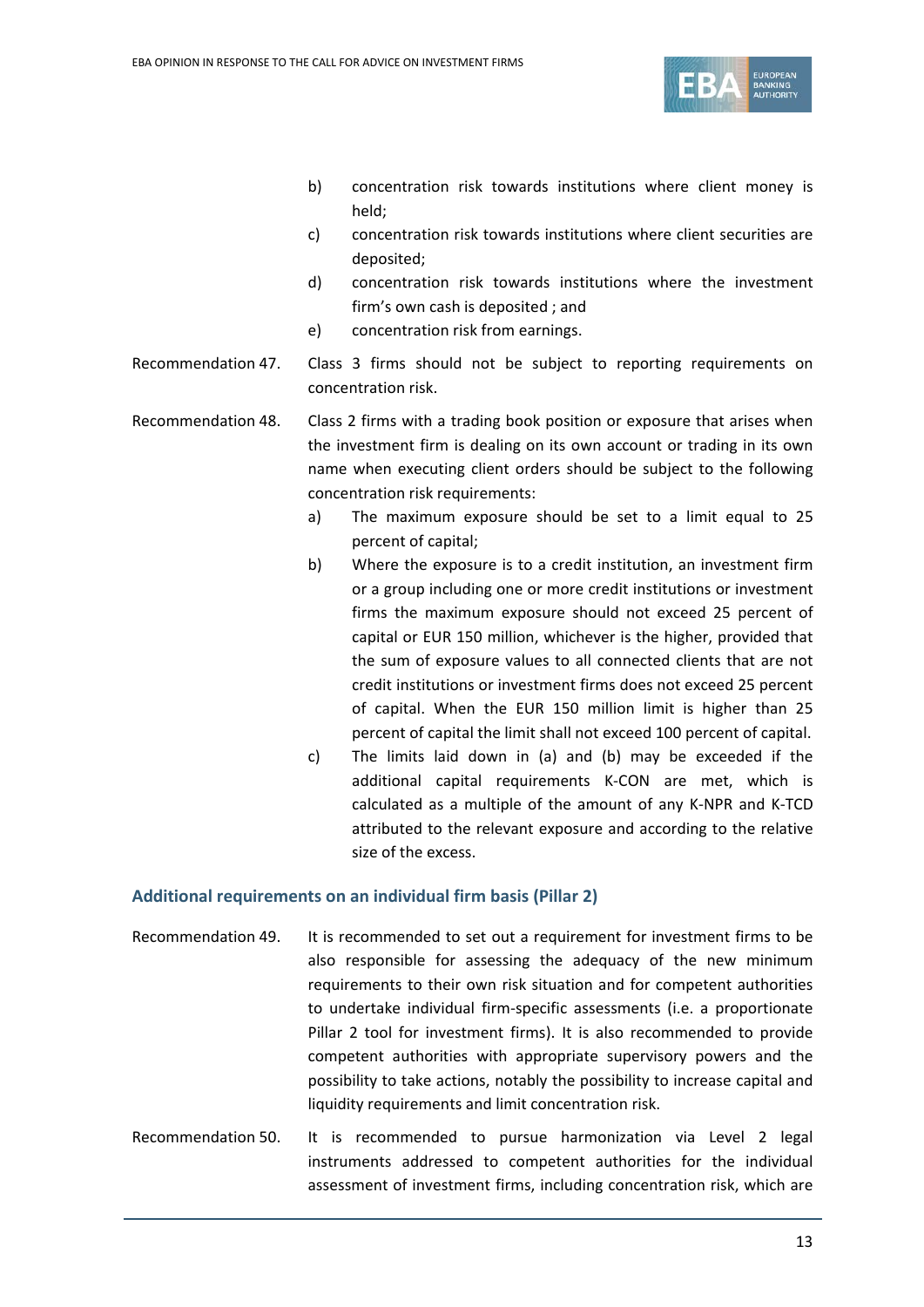

sufficiently flexible and proportionate and take into account the proposed categorisation for investment firms.

# **Reporting**

- Recommendation 51. The new prudential framework for investment firms should include a simplified reporting framework for Class 2 and Class 3 investment firms. Class 1 investment firms should be subject to the same reporting requirements of credit institutions.
- Recommendation 52. The new reporting framework for Class 2 and Class 3 investment firms should be based on the following elements:
	- a) It should be addressed to all investment firms without any exemptions for any types of firm or business model;
	- b) All investment firms should report the key metrics highlighted in this Opinion, including the level of capital, the level of capital requirements and K-factors, and all the parameters needed for the firm's categorisation;
	- c) The reporting requirements should be proportional to the size and complexity of the firm;
	- d) Class 2 firms should be required to report granular information including all the following metrics:
		- i) Capital composition;
		- ii) Capital requirement calculations;
		- iii) Liquidity requirements;
		- iv) Concentration risk;
		- v) Additional requirements for specific business models.
- Recommendation 53. It is recommended reducing public disclosure requirements (Pillar III) to the minimum; in particular:
	- a) Class 3 firms should have no disclosure requirements;
	- b) Class 2 firms should have disclosure requirements limited to the level of capital and capital requirements.

# **Commodity derivatives investment firms**

- Recommendation 54. Commodity derivatives investment firms in the scope of MiFID II should be subject to the prudential requirements of the new framework.
- Recommendation 55. The new prudential framework should be tailored to some of the specificities of commodity derivatives investment firms trading in specific markets or to specific aspects of their accounting practices.
- Recommendation 56. A transitional regime or phase-in period for the introduction of the new prudential regime should be envisaged considering that the scope of the commodity derivatives investment firms under MiFID II is still unclear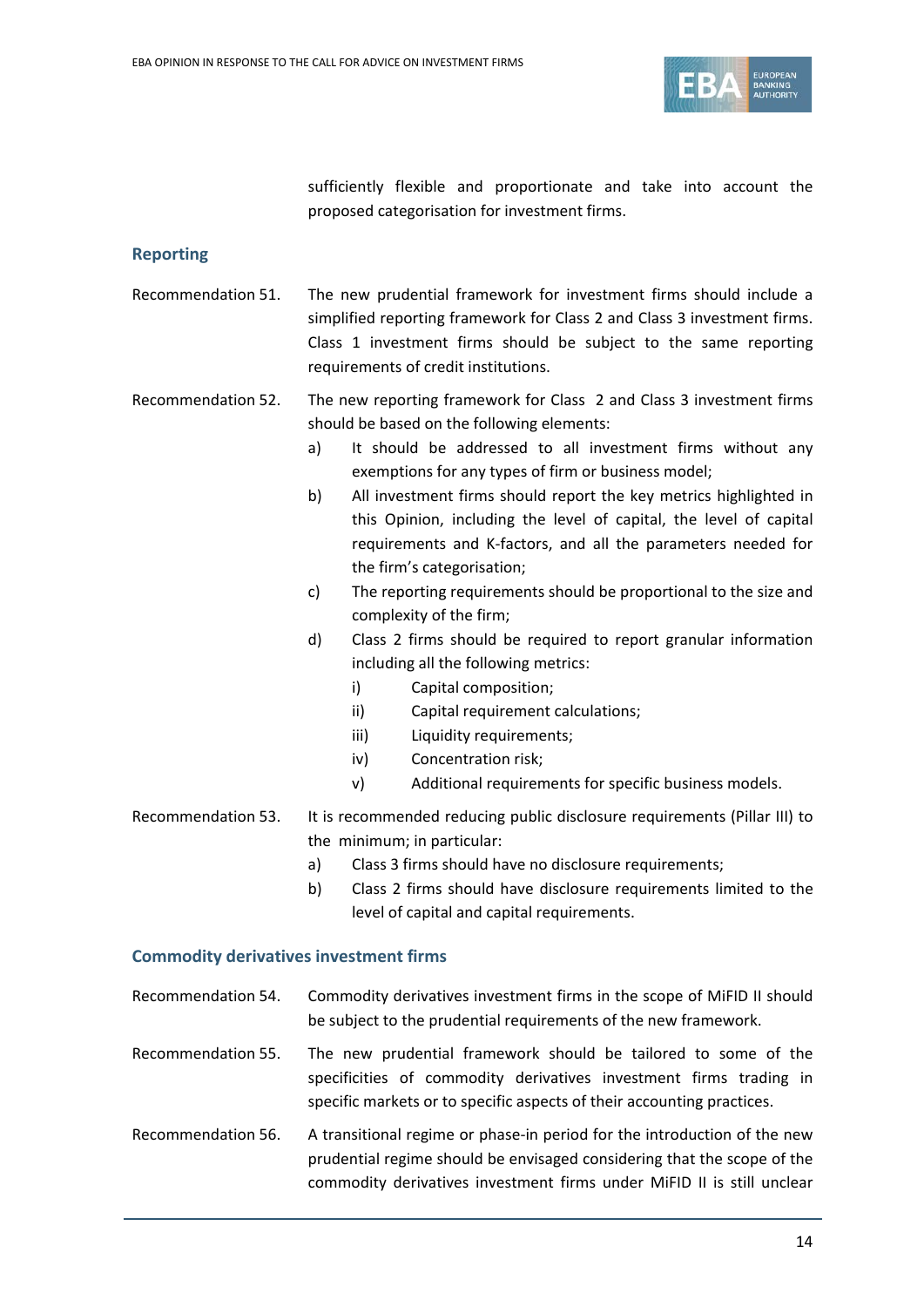

and that a number of firms are currently completely exempted from prudential requirements.

Recommendation 57. The new prudential regime may include criteria that would allow the exemption from certain prudential requirements of positions that are objectively measurable as reducing risks directly related to commercial activities.

#### **Remuneration and governance**

- Recommendation 58. In the context of governance the following recommendations should be considered:
	- a) No change to the provisions on group application as foreseen under Article 109 CRD is recommended in the context of this review, regardless of the category of investment firms involved.
	- b) The governance requirements set out in CRD should fully apply to Class 1 firms, while a lighter governance framework should be applied to Class 2 and Class 3 firms.
	- c) It is not considered necessary to apply Article 74 CRD to Class 2 and Class 3 investment firms, as MiFID's governance requirements are deemed to be sufficient to ensure robust governance arrangements.
	- d) Additional risk management requirements as developed in Article 76 (1) CRD and the requirement to commit sufficient time for risk management within Article 76 (2) CRD should be applied to Class 2 firms that are authorised to hold clients assets.
	- e) Whether or not the creation of committees (risk, nomination remuneration) would be required from Class 2 firms should be left to the discretion of Member States or competent authorities'.
	- f) The investment firms that deal on own account and are at the same time allowed to hold client assets should be subject to the provisions of Article 83 CRD on market risks.
	- g) Article 85 CRD should be applied to Class 2 firms and competent authorities supervising them.
	- h) The application of Article 89 CRD (country by country reporting) is recommended for Class 2 firms only.
- Recommendation 59. In the context of remuneration the following elements should be considered:
	- a) Class 1 investment firms should fully remain under the remuneration framework set out by the CRD.
	- b) The new remuneration framework should differentiate between Class 2 and Class 3 firms and not between different business activities.